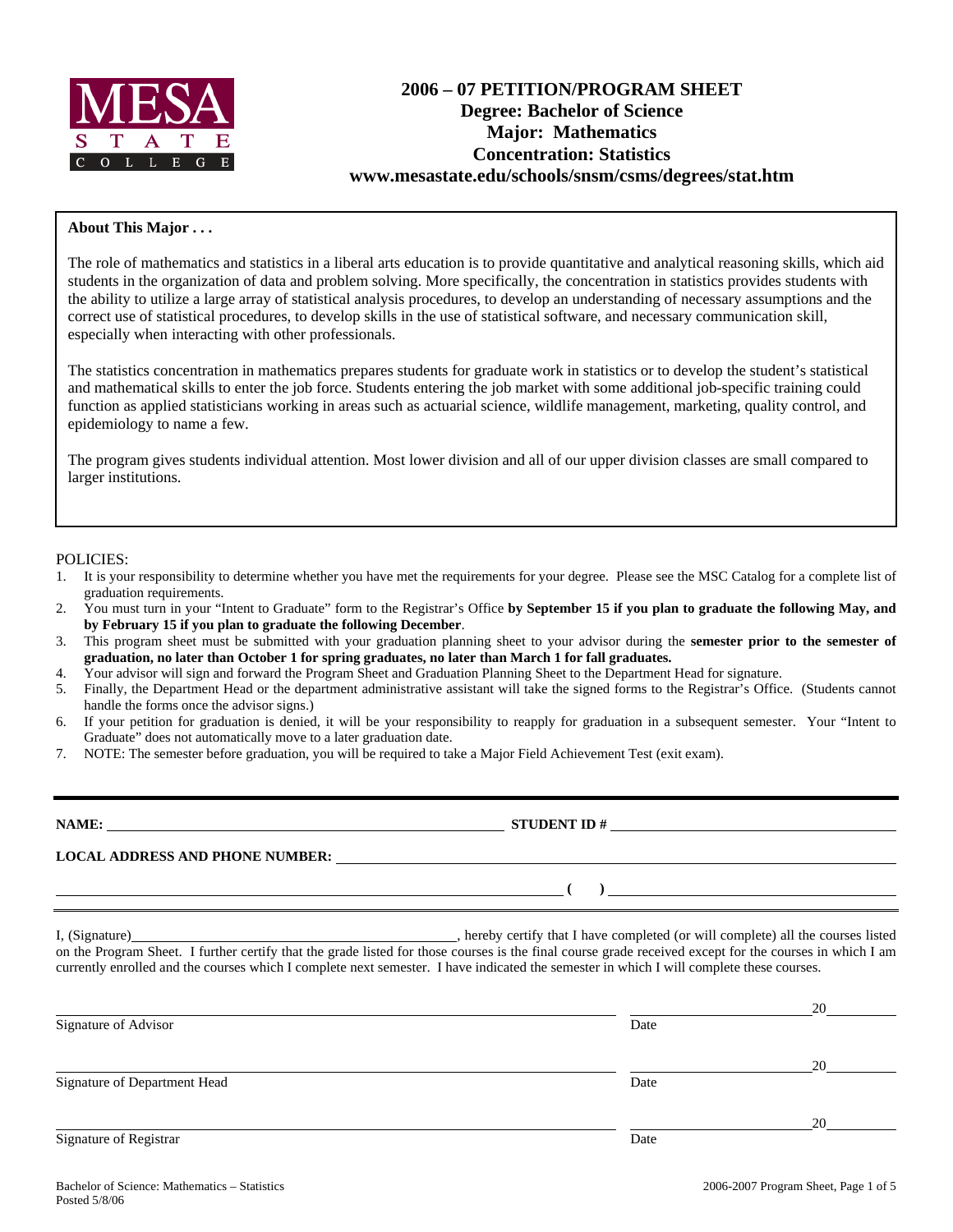- Must earn 120 semester hours and meet the academic residency requirements to earn a baccalaureate degree at Mesa State College.
- Must earn a minimum of 40 semester hours in upper division courses (i.e., 300-level and 400-level courses).
- A cumulative grade point average of 2.0 or higher must be maintained for all courses.
- A 2.5 GPA is required in the major courses. No more than one "D" may be used in completing major requirements.
- When filling out this program sheet a course can only be used once, i.e., no double counting is allowed between categories.
- Excess KINA/HPWE courses beyond the two required and pre-collegiate courses (usually numbered below 100) cannot be used for graduation.
- All degree requirements must be completed as described. Any exceptions or substitutions must be recommended in advance by the faculty advisor and approved by the Department Head.
- It is recommended that students work closely with a faculty advisor when selecting courses and scheduling classes prior to registration.
- Students are required to participate in exit examinations or other programs deemed necessary to comply with the college accountability requirement.

General Education Requirements (Minimum of 33 semester hours) See the M.S.C. catalog for the list of courses that meet the general education categories.

| Course                                                              | No. | Credit | Grade | Term | Year                                                                                           | Trns/Subs                                                                       | Course                                     | No. | Credit | Grade | Term | Year | Trns/Subs |
|---------------------------------------------------------------------|-----|--------|-------|------|------------------------------------------------------------------------------------------------|---------------------------------------------------------------------------------|--------------------------------------------|-----|--------|-------|------|------|-----------|
| English: ENGL 111 and 112 (6 semester hours, must receive a         |     |        |       |      |                                                                                                | <b>Humanities or Social/Behavioral Science:</b> (3 semester hours)              |                                            |     |        |       |      |      |           |
| "C" or higher, must be completed by the time the student has 60     |     |        |       |      |                                                                                                |                                                                                 |                                            |     |        |       |      |      |           |
| semester hours)                                                     |     |        |       |      |                                                                                                |                                                                                 |                                            |     |        |       |      |      |           |
| *ENGL                                                               |     |        |       |      |                                                                                                |                                                                                 | <b>Fine Arts:</b> (3 semester hours)       |     |        |       |      |      |           |
| *ENGL                                                               |     |        |       |      |                                                                                                |                                                                                 |                                            |     |        |       |      |      |           |
| *ENGL 129, Honors English, may be substituted for ENGL 111 and ENGL |     |        |       |      |                                                                                                |                                                                                 |                                            |     |        |       |      |      |           |
|                                                                     |     |        |       |      |                                                                                                | 112. Must earn a grade of "C" or better. May need to take additional electives. |                                            |     |        |       |      |      |           |
| <b>Humanities:</b> (6 semester hours)                               |     |        |       |      | <b>Natural Sciences:</b> (minimum 6 semester hours, at least one course<br>must include a lab) |                                                                                 |                                            |     |        |       |      |      |           |
|                                                                     |     |        |       |      |                                                                                                |                                                                                 |                                            |     |        |       |      |      |           |
|                                                                     |     |        |       |      |                                                                                                |                                                                                 |                                            |     |        |       |      |      |           |
|                                                                     |     |        |       |      |                                                                                                |                                                                                 |                                            |     |        |       |      |      |           |
| Social and Behavioral Sciences: (6 semester hours)                  |     |        |       |      |                                                                                                |                                                                                 |                                            |     |        |       |      |      |           |
|                                                                     |     |        |       |      |                                                                                                |                                                                                 | <b>Applied Studies:</b> (3 semester hours) |     |        |       |      |      |           |
|                                                                     |     |        |       |      |                                                                                                |                                                                                 |                                            |     |        |       |      |      |           |
|                                                                     |     |        |       |      |                                                                                                |                                                                                 |                                            |     |        |       |      |      |           |
| <b>Other Requirements (9-10 semester hours)</b>                     |     |        |       |      |                                                                                                |                                                                                 |                                            |     |        |       |      |      |           |
|                                                                     |     |        |       |      |                                                                                                |                                                                                 |                                            |     |        |       |      |      |           |

| <b>Kinesiology:</b> (3 Semester Hours)                                  |     |        |       |      |      |                                                                                                 |                                                                               |     |        | <b>Bachelor of Science Degree Distinction:</b>                                                                            |      |      |           |
|-------------------------------------------------------------------------|-----|--------|-------|------|------|-------------------------------------------------------------------------------------------------|-------------------------------------------------------------------------------|-----|--------|---------------------------------------------------------------------------------------------------------------------------|------|------|-----------|
| Course                                                                  | No. | Credit | Grade | Term | Year | Trns/Subs                                                                                       | (6-7 semester hours) Must earn a "C" or better in both courses.               |     |        |                                                                                                                           |      |      |           |
| <b>KINE/HPWA</b>                                                        | 100 |        |       |      |      | $\frac{1}{\sqrt{2}}$ and $\frac{1}{\sqrt{2}}$ and $\frac{1}{\sqrt{2}}$ and $\frac{1}{\sqrt{2}}$ | Course                                                                        | No. | Credit | Grade                                                                                                                     | Term | Year | Trns/Subs |
| <b>KINA/HPWE</b>                                                        |     |        |       |      |      |                                                                                                 | <b>MATH</b>                                                                   |     |        | <u> 1990 - Jan James James III, meng</u> ali pada 1991 - Pada 1991 - Pada 2001 - Pada 2001 - Pada 2001 - Pada 2001 - Pada |      |      |           |
| <b>KINA/HPWE</b>                                                        |     |        |       |      |      |                                                                                                 |                                                                               |     |        |                                                                                                                           |      |      |           |
| See the M.S.C. catalog for the list of approved KINA/HPWE/Selected DANC |     |        |       |      |      |                                                                                                 |                                                                               |     |        |                                                                                                                           |      |      |           |
| courses.                                                                |     |        |       |      |      |                                                                                                 | MATH 113 or higher, CSCI 110 or CSCI 111 is recommended for the other course. |     |        |                                                                                                                           |      |      |           |

#### **Mathematics-Statistics Major Requirements** (45 Semester Hours)

A 2.5 GPA is required in the major courses. No more than one "D" may be used in completing major requirements.

| Course      | <u>No.</u> | Credit                    | Grade | Term | Year | Trns/Subs | Course       | <u>No.</u> | Credit                    | Grade | Term | Year | Trns/Subs |
|-------------|------------|---------------------------|-------|------|------|-----------|--------------|------------|---------------------------|-------|------|------|-----------|
| MATH        | 151        | $-5$                      |       |      |      |           | <b>MATH</b>  | 452        | $\overline{\phantom{0}3}$ |       |      |      |           |
| MATH        | 152        | 5 <sup>5</sup>            |       |      |      |           | $or$         |            |                           |       |      |      |           |
| MATH        | 240        | $\frac{3}{2}$             |       |      |      |           | <b>MATH</b>  | 490        | $\frac{3}{2}$             |       |      |      |           |
| MATH        | 253        | $\frac{4}{ }$             |       |      |      |           | <b>MATH</b>  | 453        | $\frac{3}{2}$             |       |      |      |           |
| MATH        | $-361$     | $\overline{4}$            |       |      |      |           | $\mathbf{r}$ |            |                           |       |      |      |           |
| <b>STAT</b> | 200        | $\overline{\phantom{0}3}$ |       |      |      |           | <b>MATH</b>  | 491        | $\overline{\phantom{0}3}$ |       |      |      |           |
| <b>STAT</b> | 311        | $\frac{3}{2}$             |       |      |      |           | <b>STAT</b>  | 425        | $\overline{3}$            |       |      |      |           |
| <b>STAT</b> | 313        | $\frac{3}{2}$             |       |      |      |           | $\mathbf{r}$ |            |                           |       |      |      |           |
| <b>STAT</b> | 350        | $\overline{\phantom{0}3}$ |       |      |      |           | <b>STAT</b>  | 496        | $\overline{\phantom{0}3}$ |       |      |      |           |
| <b>STAT</b> | 412        | 3                         |       |      |      |           |              |            |                           |       |      |      |           |
|             |            |                           |       |      |      |           |              |            |                           |       |      |      |           |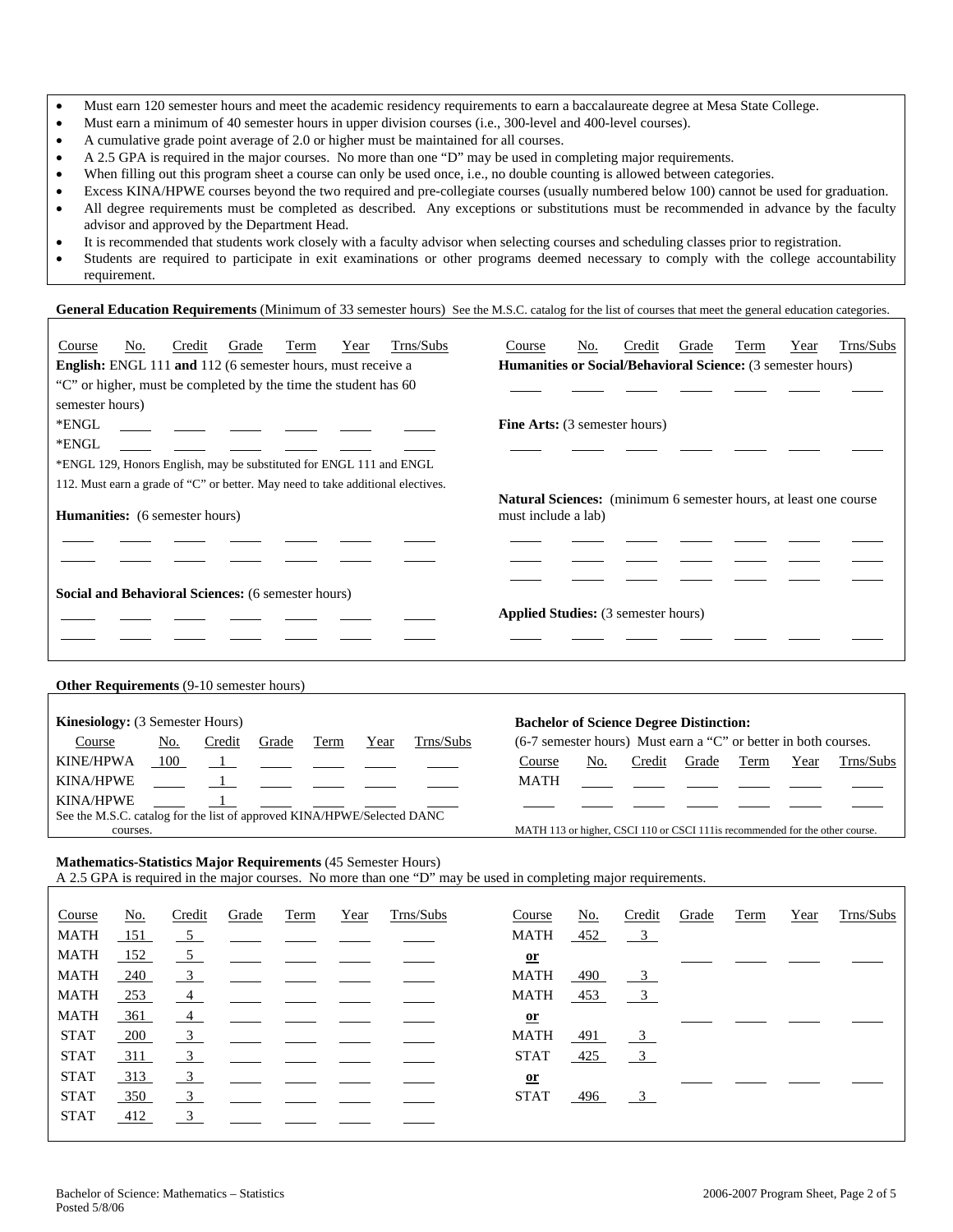| Electives (All college level courses appearing on your final transcript, not listed above that will bring your total semester hours to 120 hours.<br>Excludes KINA/HPWE activity courses.) (30 semester hours; some upper division hours may be needed.) |     |        |       |      |      |           |        |     |        |       |      |      |           |
|----------------------------------------------------------------------------------------------------------------------------------------------------------------------------------------------------------------------------------------------------------|-----|--------|-------|------|------|-----------|--------|-----|--------|-------|------|------|-----------|
| Course                                                                                                                                                                                                                                                   | No. | Credit | Grade | Term | Year | Trns/Subs | Course | No. | Credit | Grade | Term | Year | Trns/Subs |
|                                                                                                                                                                                                                                                          |     |        |       |      |      |           |        |     |        |       |      |      |           |
|                                                                                                                                                                                                                                                          |     |        |       |      |      |           |        |     |        |       |      |      |           |
|                                                                                                                                                                                                                                                          |     |        |       |      |      |           |        |     |        |       |      |      |           |
|                                                                                                                                                                                                                                                          |     |        |       |      |      |           |        |     |        |       |      |      |           |
|                                                                                                                                                                                                                                                          |     |        |       |      |      |           |        |     |        |       |      |      |           |
|                                                                                                                                                                                                                                                          |     |        |       |      |      |           |        |     |        |       |      |      |           |
|                                                                                                                                                                                                                                                          |     |        |       |      |      |           |        |     |        |       |      |      |           |

## **GRADUATION INFORMATION**

See the "Undergraduate Graduation Requirements" in the Mesa State College catalog for additional graduation information.

**GENERAL EDUCATION REQUIREMENTS** (Minimum of 33 Semester Hours) See current Mesa State College catalog for list of courses that fulfill the requirements below. If one (or more) of the selections below is required in your major, you must use it to fulfill the major requirement and **make a different selection to meet the general education requirement. The courses may not be used to fulfill both requirements.**

**English – 6** Semester Hours (Must be **completed** before student has 60 semester hours. Must receive grade of "C" or above.) ENGL 111 **and** ENGL 112 **or** ENGL 129 *(by permission)*

**Humanities – 6** semester hours

**Social and Behavioral Sciences – 6** semester hours

**Humanities or Social/Behavioral Sciences – 3** semester hours

**Fine Arts – 3** semester hours

**Natural Sciences – 6** semester hours (At least one course must include a lab.)

**Applied Studies – 3** semester hours

#### **OTHER REQUIREMENTS** (9-10 Semester Hours)

**Kinesiology – 3** Semester Hours Each student must take KINE/HPWA 100 together with two KINA/HPWE/Selected DANC courses. See current catalog for listing.

**Degree Distinction – 6-7** Semester Hours MATH 113 or higher Any CSCI, MATH (113 or higher), or STAT course. CSCI 110 or 111 is strongly recommended.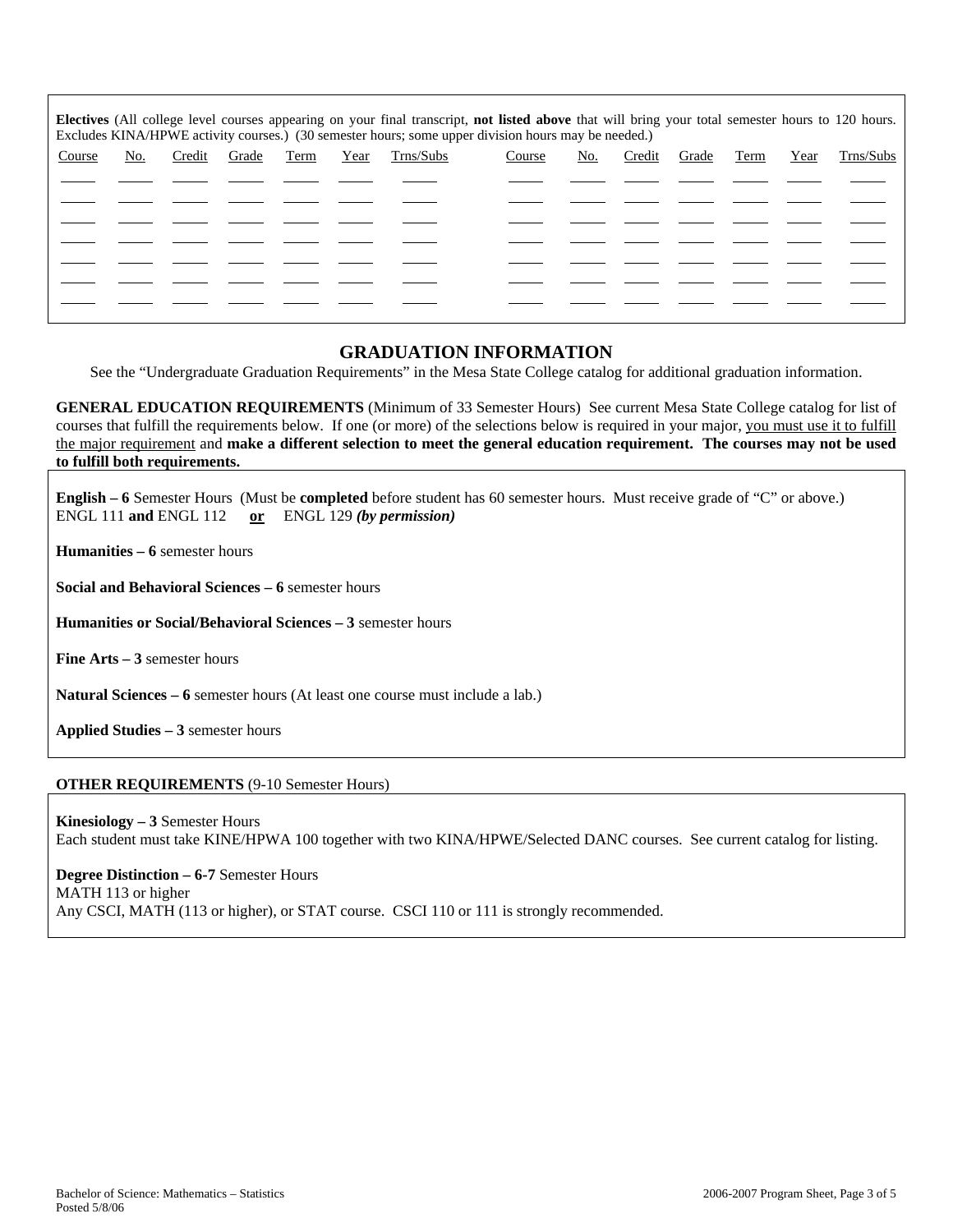# **Mathematics - Statistics** (45 Semester Hours)

A 2.5 GPA is required in the major courses. No more than one "D" may be used in completing major requirements.

## **Required Courses:**

MATH 151 Calculus I (5) MATH 152 Calculus II (5) MATH 240 Introduction to Advanced Mathematics (3) MATH 253 Calculus III (4) MATH 361 Numerical Analysis (4) STAT 200 Probability and Statistics (3) STAT 311 Statistical Methods (3) STAT 313 Sampling Techniques (3) STAT 350 Mathematical Statistics (3) STAT 412 Correlation and Regression (3) MATH 452 Introduction to Real Analysis I (3) **or** MATH 490 Abstract Algebra I (3) MATH 453 Introduction to Real Analysis II (3) **or** MATH 491 Abstract Algebra II (3) STAT 425 Design and Analysis of Experiments (3) **or** STAT 496 Topics (1-3)

**General Electives: 30 Semester Hours;** additional upper division hours may be needed.

Students are required to participate in exit examinations or other programs deemed necessary to comply with the college accountability requirement. All degree requirements must be completed as described above. Any exceptions or substitutions must be recommended in advance by the faculty advisor and approved by the Department Head.